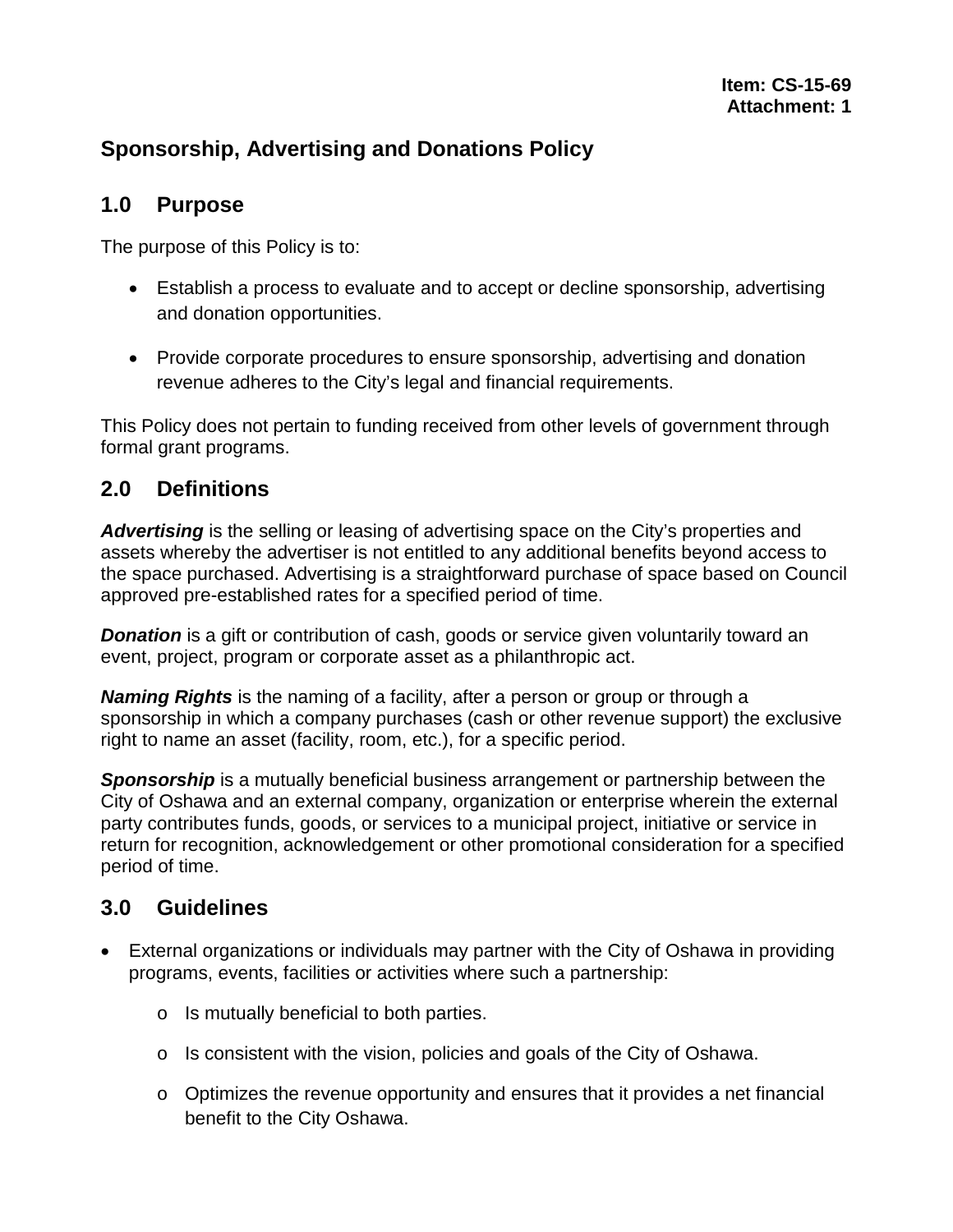- o Complies with all federal and provincial statutes, municipal by-laws, corporate policies, procedures and standards set-out by the Canadian Advertising Standards Council.
- o Does not imply endorsement of the company or its products and services and should prohibit partners from making statements which suggests a company's products and services are endorsed by the City of Oshawa.
- o Does not result in or is perceived as giving any preferential treatment outside of the partnership agreement.
- o Does not cause a municipal employee to receive any product, service or asset for personal use or gain.
- Sponsorship, advertising and donation agreements will not be accepted from individuals or corporations not in good standing with the municipality (i.e. currently in violation of a bylaw, under litigation against the City or owe money to the City).
- Recognition of the sponsor, advertiser and donor will be designed so that it will not detract from the physical attributes of a location, event, facility or service delivery.
- Agreements shall not in any way invoke future consideration, influence, or be perceived to influence the day-to-day business of the City.
- The City will not solicit, or accept, naming rights, sponsorship, advertising or donations from tobacco companies or other companies whose reputation could prove detrimental to the City's image. For example, organizations whose products or public image may be deemed to be "sensitive" (i.e. liquor). The City must evaluate all such proposals on an individual basis based on the content of the proposal and the target audience.
- The City will not accept a proposal from any corporation, who, in any manner, portrays, promotes or condones stereotyping of any group or any form of discrimination prohibited by the Ontario Human Rights Code.
- The City reserves the right to reject any or all unsolicited sponsorships, advertising and donations offered to the City and to reject any and all proposals.
- Acceptance of sponsorships, advertising and donations will be based on, but not limited to, the following criteria:
	- o The value of the product, service and cash provided to the City.
	- o The relationship must be beneficial for both parties.
	- o Must enhance the development, delivery, awareness or continuance of one or more City programs, services or facilities.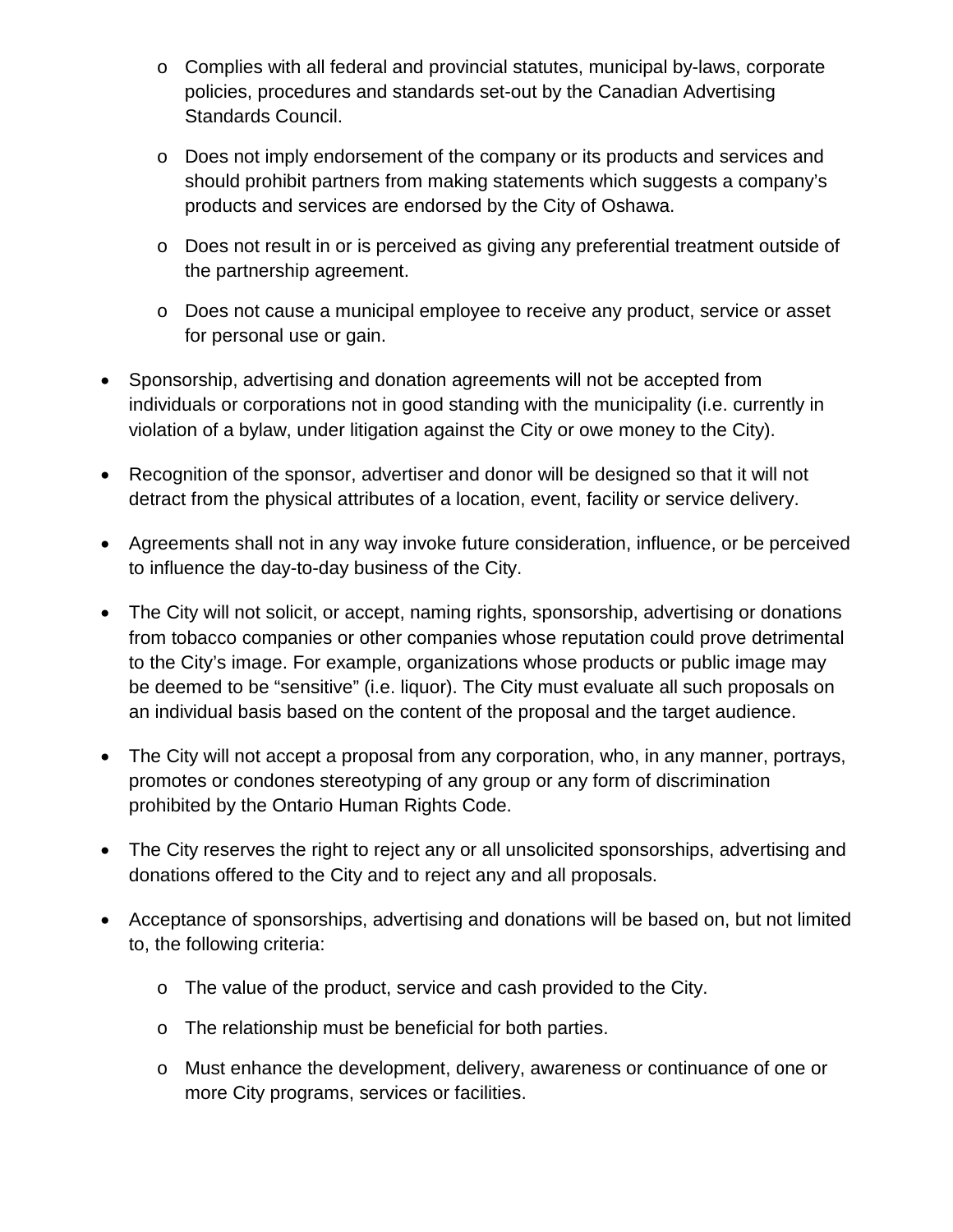o The value of the agreement must be consistent with the level of recognition or acknowledgement of the sponsor

### **4.0 Financial Management**

Finance Services is responsible for:

- Verifying the Corporate Partnership Program revenues, other expenses, any inkind services provided by the corporate partner and any foregone revenues associated with any agreement.
- Working in cooperation with the City Department and Branch to continually review and modify business processes to ensure that they are efficient and effective in tracking the revenue and expenses associated with each agreement.
- Validating documentation supplied by the corporate partner, in partnership with the City Department and Branch, to ensure the value of the in-kind services provided by the City including foregone revenue for the purposes of calculating commissions (if required) and issuing tax receipts (where applicable).

New agreement opportunities will be supported by a business case, which will identify the need and benefits to the City and potential partners.

Revenues, in-kind services and donations generated through the Corporate Partnership Program shall be used to reduce the overall operating expenses for an event, program, or facility.

Official receipts for income tax purposes shall be authorized by the Treasurer or designate for eligible gifts and gifts in-kind made to the City if requested by the donor and in accordance with Canada Revenue Agency guidelines. Receipts will be made in the name of the donor only.

The fair market value of an in-kind donation should be provided by the donor. The City reserves the right to determine if the appraised value is fair. In accordance with the Canada Revenue Agency, a written professional appraisal report shall be provided at the donor's expense for all donations valued at \$1,000 or more. The appraisal shall be in a form and content acceptable to the Treasurer. The income tax receipt shall be in the amount of the appraised value, or in the case of two or more appraisals, the lowest appraised value. The receipt shall also indicate a description of the object and the name and address of the appraiser, and shall be dated the day in which the City received the gift.

# **5.0 Delegation By-law**

Third Party Advertising/Sponsorship agreements are authorized by the Delegation By-law. Specifically, these agreements shall be guided by the following:

- *Financial:* Finance Services confirms that the value of everything to be provided by the City does not exceed the *lesser* of \$175,000 *and* the value of everything received by the City;
- *Budgeted:* Finance Services confirms that anything to be provided by the City that requires budget approval is in a budget approved by Council;